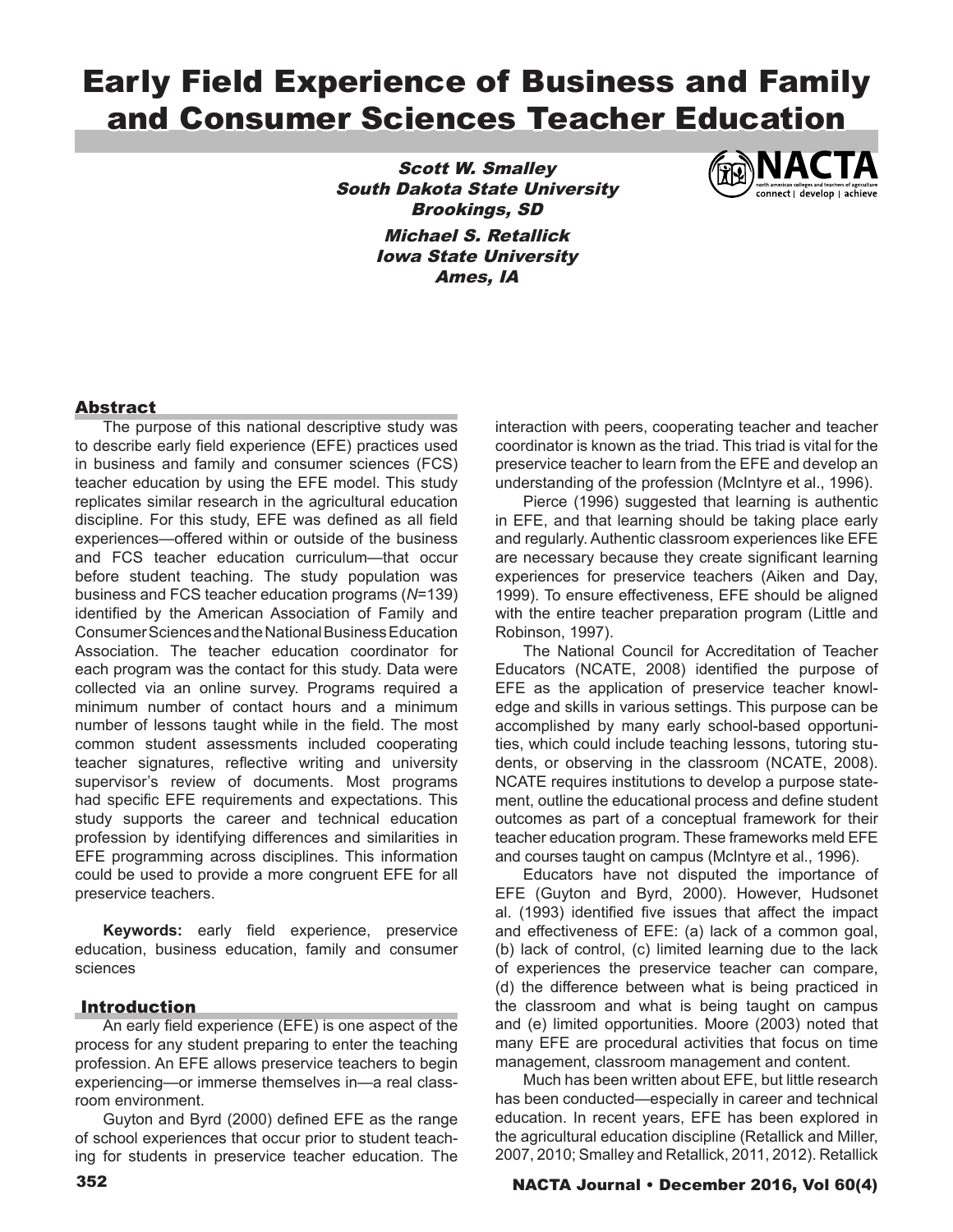Early Field Experience

and Miller (2007) found that agricultural education EFE programs require a minimum number of contact hours and a minimum number of lessons planned and taught. Additionally, EFE offerings are driven by internal and external factors including licensure as well as state and national accreditation. Having a quality EFE is important for all preservice teachers because it helps ensure they are prepared for the teaching profession.

Smalley and Retallick (2012) confirmed that agricultural teacher education programs were requiring a minimum number of contact hours and minimum number of lessons taught while in the field. In addition, they found that the most common student assessments included university supervisor's review of documents, cooperating teacher signatures, reflective writing and student journaling.

Our literature review revealed no EFE research in other career and technical education disciplines, including business and family and consumer sciences (FCS). Because many secondary teacher licensure programs rely on faculty to develop, facilitate and evaluate students' field experiences, including EFE, it's important to have a clear understanding of the EFE practices used in all teacher education disciplines.

# Purpose and Objective

The purpose of this national descriptive study was to describe current EFE practices used in business and FCS teacher education. The study focused on two research questions:

- 1. What EFE practices—in both business and FCS teacher education—occur in each component of the EFE model (i.e., foundations, organization, implementation and assessment)?
- 2. Do differences exist between business and FCS teacher education EFE programs?

## Theoretical and Conceptual Frameworks

The conceptual framework for this study is Retallick and Miller's (2010) model for EFE in teacher education, which was developed to address the need for a comprehensive EFE model for teacher education and is the only known EFE model. The model identifies four major components of EFE (Figure 1): foundation, organization, implementation and assessment.

The foundation component includes teacher education standards and a conceptual framework, which provides a basis for how EFE can evolve. The organization component involves syllabi, forms, handbooks and other documents; placement; and embedded or standalone experiences. The implementation component includes four elements: (a) interactions among EFE participants, university supervisors, cooperating teachers, and peers; (b) orientation to outcomes and learning strategies; (c) outcomes; and (d) learning strategies necessary to accomplish the outcomes. The final component addresses the need for individual and program assessment.

Smalley and Retallick (2011) further enhanced the EFE model by asking agricultural teacher education experts to identify appropriate types of interaction and activities. According to that study, EFE should be documented via a combination of journaling and portfolio development. And those documents should be verified by the cooperating teacher and through university assessments. Students can document an EFE through journaling, cooperating teacher signatures, reflective papers, or a review of collected documents.

#### Methods

This national descriptive survey study was a replication of research conducted by Smalley and Retallick (2012) to explore current use of EFE practices agricultural education. Because the study purpose was identical expect for discipline, the same online survey instrument was used. The survey was modified to reflect business and FCS language.

The survey had five parts: implementation, assessment, foundation, organization and demographics. The implementation section covered EFE interaction, activities and assessment. Respondents were asked to identify from 15 statements the purpose of EFE. For this study, the statements were categorized as either exploratory or teacher development in nature. Exploratory was defined as providing students the opportunity to investigate the profession and develop an understanding of what it means to be an educator. Teacher development was defined as the stage of development after students have explored and determined that teacher education is the career for them. During this stage, preservice teachers begin to transition from student to teacher by developing and enhancing skills and knowledge prior to entering the teaching profession (Retallick and Miller, 2010).

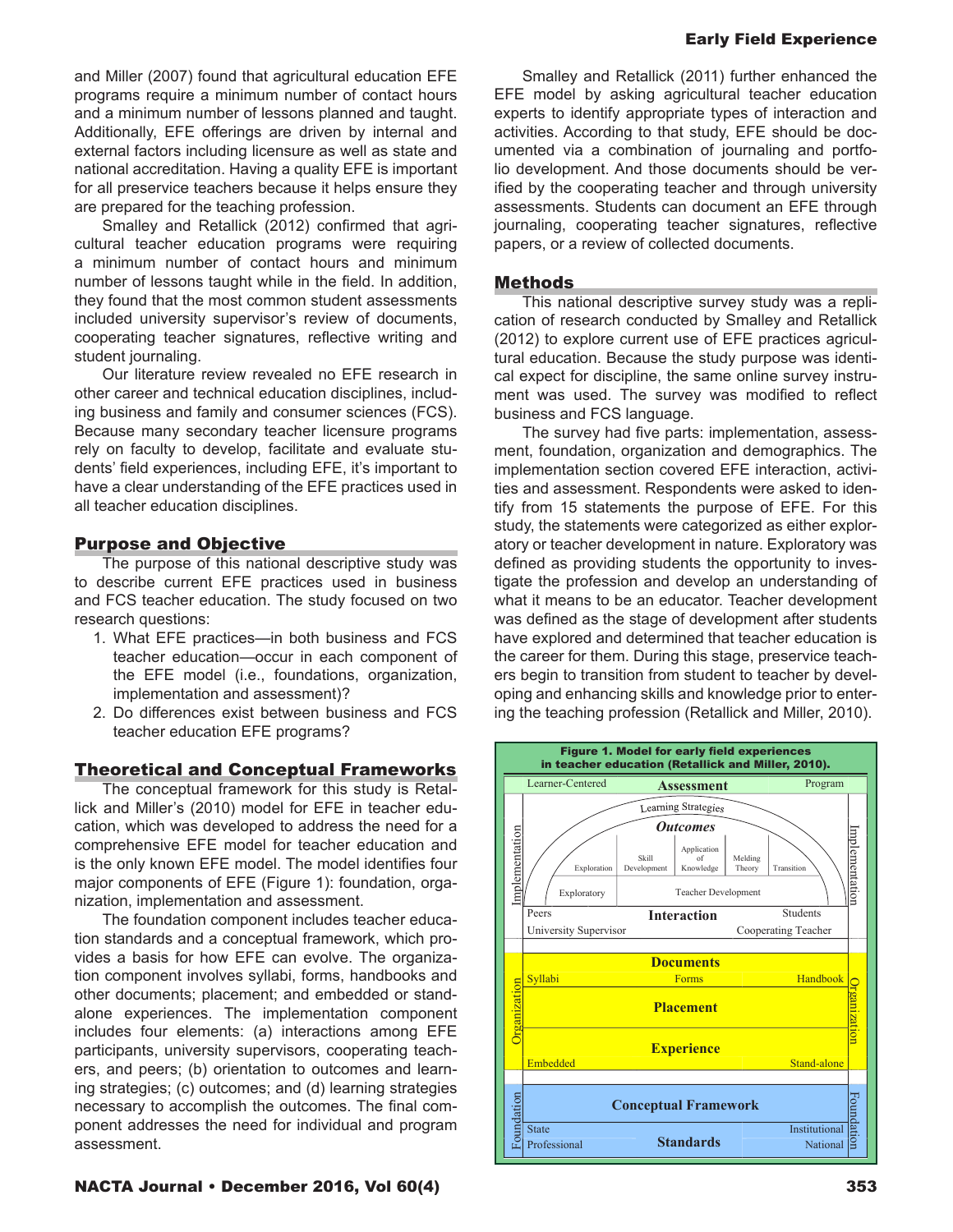# Early Field Experience

The assessment section, which consisted of nine statements, asked respondents to identify the type of assessment used in their program and what type of review is conducted of their program. The assessment questions were specific to student assessment and the review questions focused on program review.

The foundation section included two questions regarding standards that drive the EFE program and the type of accrediting body that oversees the program.

The organizational section had three parts. Respondents were asked to identify how EFE activities, placement and documents are handled.

Cronbach's alpha was computed to assess the internal consistencies of the summated scales in Smalley and Retallick's (2012) survey. The coefficients obtained for each section of the instrument included interaction were 0.84, 0.81 for activities and 0.74 for assessments. A panel of experts including agricultural teacher educators and graduate students reviewed the survey for content validity and their suggestions were integrated. The survey was pilot tested for face validity. Panelists were asked to read the items carefully and indicate if any of the items were not suitable. This study was exempt from IRB approval, since adults were the human subjects.

The study population consisted of all business (*n*=65) and FCS (*n*=74) teacher education programs (*N*=139) identified by contacting the American Association of Family and Consumer Sciences and the National Business Education Association, respectively. The teacher education coordinator for each program was the contact for this study.

Data collection followed Dillman's (2009) electronic survey plan, which includes four contacts and a special contact. For this study, a special contact was a phone call to non-respondents. For this study, EFE was defined as all field experiences—offered within or outside of the business and FCS teacher education curriculum that occur before student teaching. This definition was provided in the cover letters and the introduction to the survey.

The overall response rate was 66.90%; 40 of 65 (61.53%) business and 53 of 74 (71.62%) FCS teacher education coordinators responded. To control for nonresponse error, early and late respondents were compared; no significant differences were found.

# Findings

Respondents represented programs at several types of institutions: regional/state (58.52%), 1862 land grant (14.82%), private (14.63%) and 1890 land grant (12.19%). A majority of programs (89.02%) offered a Bachelor of Science in business and FCS teacher education, 4.87% offered a Bachelor of Science plus one year, 21.95% offered a Master of Science in business and FCS teacher education and 26.82% indicated they offered other degrees.

We report the remaining findings in the context of Retallick and Miller's (2010) EFE model (Figure 1).

## Foundation

The foundation component of the EFE model includes teacher education standards and a conceptual framework. Respondents identified state standards (82.79%) and institutional standards (73.11%) as the most influential in driving their EFE program (Table 1).

For accreditation, the majority of programs (81.72%) were associated with NCATE (Table 2). During the study, NCATE and the Teacher Education Accreditation Council (TEAC) voted to consolidate and formed a new accrediting body called the Council for the Accreditation of Education Programs (NCATE, 2010).

# **Organization**

The organization component of the EFE model involves experience, placement and documents.

**Experience.** An EFE can be part of a course or a stand-alone experience. Respondents were able to identify all ways their programs offer an EFE. Overall, it was most common for EFE to be embedded within a course (80.64%) and also stand-alone experiences. This was also the case within each discipline: FCS and business respondents reported that 84.90% (*n*=45) and 75.00% (*n*=30), respectively, of EFE were embedded within a course. Overall, 43.01% of EFE were considered standalone experiences. The FCS and business respondents identified 33.96% (*n*=18) and 55.00% (*n*=22), respectively, of EFE as stand-alone experiences.

Programs require students to complete unique EFE activities throughout their teacher education program. Overall, 21 (22.58%) program coordinators reported their EFE students complete four unique experiences. This total represents 13 (24.52%) FCS respondents and 8 (20.00%) business respondents.

**Placement.** Programs offer EFE at many different stages of preservice teacher development to help students transition from student to teacher. In terms of timing, no single grade level or combination of grade levels emerged from the data.

Appropriate EFE placement is crucial to ensuring that preservice teachers have a quality experience. Half

| Table 1. Standards that Drive Early Field Experience Program              |            |          |          |                 |       |          |              |  |
|---------------------------------------------------------------------------|------------|----------|----------|-----------------|-------|----------|--------------|--|
|                                                                           | <b>FCS</b> |          |          | <b>Business</b> |       |          | <b>Total</b> |  |
| Standard (n=93)                                                           | $n = 53$   | $\%$     | $n=40$   |                 | $\%$  | $n=93$   | $\%$         |  |
| <b>State</b>                                                              | 43         | 81.13    | 34       |                 | 85.00 | 77       | 82.79        |  |
| Institutional                                                             | 44         | 83.01    | 24       |                 | 66.70 | 68       | 73.11        |  |
| <b>National</b>                                                           | 36         | 67.92    | 27       |                 | 75.00 | 63       | 67.74        |  |
| Professional                                                              | 32         | 60.37    | 26       |                 | 72.20 | 62       | 66.66        |  |
| <b>Other Standards</b>                                                    | 1          | 2.00     | $\Omega$ |                 | 0.00  | 1        | 1.07         |  |
|                                                                           |            |          |          |                 |       |          |              |  |
| <b>Table 2. Accrediting Body for Teacher Education Program</b>            |            |          |          |                 |       |          |              |  |
| <b>FCS</b><br><b>Total</b><br><b>Business</b>                             |            |          |          |                 |       |          |              |  |
|                                                                           |            |          |          |                 |       |          |              |  |
| Accrediting agency/organization<br>$(n=93)$                               |            | $n = 53$ | $\%$     | $n=40$          | $\%$  | $n = 93$ | $\%$         |  |
| <b>National Council for Accreditation</b><br>of Teacher Education (NCATE) |            | 42       | 79.24    | 34              | 85.00 | 76       | 81.72        |  |
| <b>Other Accreditation</b>                                                |            | 24       | 45.28    | 21              | 52.50 | 45       | 48.38        |  |
| <b>State Accreditation</b>                                                |            | 18       | 33.96    | 19              | 47.50 | 37       | 39.78        |  |
| <b>Teacher Education Accreditation</b><br>Council (TEAC)                  |            | 6        | 11.32    | 3               | 7.50  | 9        | 9.67         |  |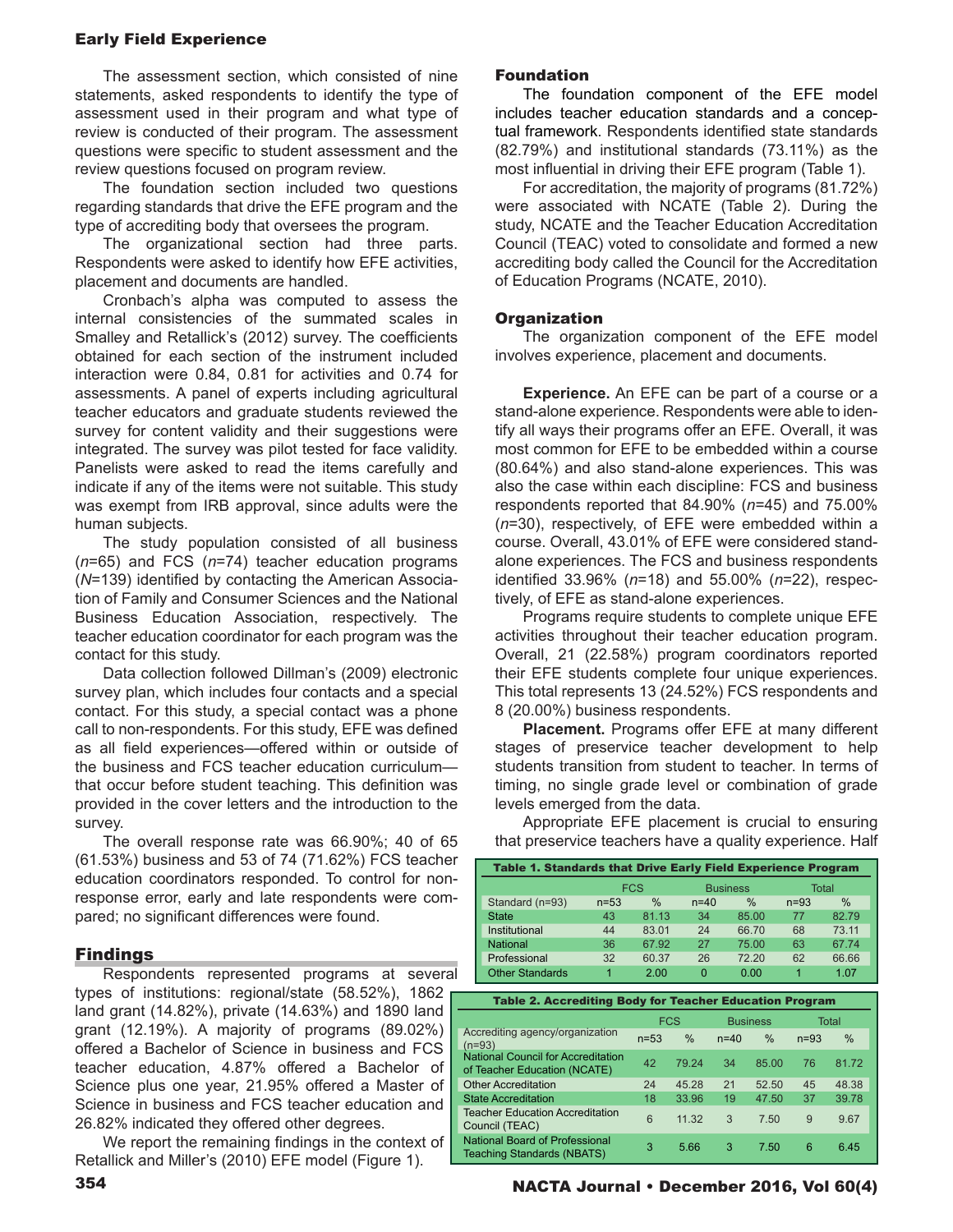of the respondents reported that their programs required preservice teachers to select an EFE site from an approved list and 83% of programs required preservice teachers to complete their EFE in a high school or middle school education program. Fifty-three percent of all programs did not require students to complete an EFE before being admitted to the teacher education program. On average, the minimum numbers of hours expected of students to participate in EFE for licensure was 110 hours (range: 20 to 200 hours).

Most programs (70.93%) offered an orientation to EFE students. This was also true in each discipline: 67.92% (*n*=36) of FCS programs and 75.00% (*n*=30) of business programs offered an orientation for EFE students. However, in most cases, FCS programs did not offer orientations for college/university staff 41.50% *(n=22)* or cooperating teachers 49.05% (*n*=26). Only some business programs provided an orientation for college/university staff 50.00% (*n*=20) and for cooperating teachers 42.50% (*n*=17).

More than 60% (62.36%) of all programs had minimum qualifications for teachers to be eligible to serve as an EFE cooperating teacher. This number was higher for FCS programs (66.03%, *n* = 35) and lower for business programs (57.50%, *n*=23). Approximately half (49.46%) of all programs required a minimum number of site visits to the secondary program as part of the EFE. This number was lower for FCS programs (47.16%, *n*=25) and higher for business programs (52.50%, *n*=21).

**Documents.** Documents for an EFE program can include handbooks, lesson plans and evidence of teaching a lesson. Overall, 73.11% of programs used a handbook or bulletin to communicate with preservice teachers. Just 66.03% *(n=35)* of FCS programs used a handbook or bulletin, whereas 82.50% (*n*=33) of business programs did so.

More than half of all programs (58.06%) required preservice teachers to plan a lesson as part of their EFE. Additionally, almost three-fifths (59.13%) of all programs expected preservice teachers to teach a lesson. Within the disciplines, 56.60% (*n*=30) of FCS programs and 60.00% (*n*=24) of business programs required preservice teachers to plan a lesson. And 54.71% (*n*=29) of FCS programs and 65.00% (*n*=26) of business programs expected preservice teachers to teach a lesson. On average, respondents indicated that their programs expected preservice teachers to teach six lessons during the EFE.

## Implementation

The implementation component of the EFE model involves interaction, activities and assessment. In nearly twothirds (61%) of programs, some collaboration occurs among the preservice

student, the EFE cooperating teacher and the teacher educator during the required EFE. Respondents also reported no collaboration (8.79%), very little collaboration (12.08%) and much collaboration (17.58%).

EFE interactions can be exploratory or related to teacher development. Respondents identified the purposes of their program's EFE from among 16 listed types of interactions (Table 3).

Overall, the most common purpose of an exploratory EFE was to identify the roles of professional educators (69.89%). Within the disciplines, 71.69% (*n*=38) of FCS respondents and 67.50% (*n*=27) of business respondents identified this as the purpose of an exploratory EFE. Overall, the most common purpose of a teacher-development EFE was to identify skills development (classroom instruction/management, program planning) of a teacher (80.64%). Within the disciplines, 83.01% (*n=*44) of FCS respondents and 77.50% (*n*=31) of business respondents identified this as the purpose of a teacher-development EFE.

Table 4 lists 13 activities respondents report using within their EFE program. Nearly all programs (92.47%) have a preservice teacher observe a cooperating teacher. Programs are less likely to provide student-led preservice teacher discussions (47.31%) and review case studies in a university setting (39.78%). Other types of EFE activities identified but not listed in Table 4 include grading papers, tutoring students, observing middle school, classroom management procedures and observing other teachers outside of the business or FCS discipline.

#### Assessment

There are two types of EFE assessment: program and student. Respondents identified how EFE are

| Table 3. Purpose of Early Field Experience, Grouped by Type                                                                  |          |            |          |                 |        |              |  |  |  |
|------------------------------------------------------------------------------------------------------------------------------|----------|------------|----------|-----------------|--------|--------------|--|--|--|
|                                                                                                                              |          | <b>FCS</b> |          | <b>Business</b> |        | <b>Total</b> |  |  |  |
| Interaction $(n=93)$                                                                                                         | $n = 53$ | %          | $n = 40$ | %               | $n=93$ | %            |  |  |  |
| Exploratory                                                                                                                  |          |            |          |                 |        |              |  |  |  |
| Identify the roles of a professional educator                                                                                | 38       | 71.69      | 27       | 67.50           | 65     | 69.89        |  |  |  |
| Observe classroom instruction                                                                                                | 37       | 69.81      | 27       | 67.50           | 64     | 68.81        |  |  |  |
| Affirm the desire for becoming a family<br>consumer sciences teacher/business educator                                       | 35       | 66.03      | 25       | 62.50           | 60     | 64.51        |  |  |  |
| Develop observational skills and techniques                                                                                  | 34       | 64.15      | 24       | 60.00           | 58     | 62.36        |  |  |  |
| <b>Teacher Development</b>                                                                                                   |          |            |          |                 |        |              |  |  |  |
| Identify skill development (classroom instruction/<br>management, program planning) of a teacher                             | 44       | 83.01      | 31       | 77.50           | 75     | 80.64        |  |  |  |
| Recognize a successful teaching strategy                                                                                     | 42       | 79.24      | 31       | 75.00           | 73     | 78.49        |  |  |  |
| Identify cooperating teacher behavior/s that<br>influences student behavior                                                  | 41       | 77.35      | 30       | 75.00           | 71     | 76.34        |  |  |  |
| Interact with community members, school staff,<br>and administration                                                         | 42       | 79.24      | 28       | 70.00           | 70     | 75.26        |  |  |  |
| Recognize a successful classroom and<br>laboratory management strategy                                                       | 40       | 75.47      | 30       | 75.00           | 70     | 75.26        |  |  |  |
| Develop understanding of a complete business/<br>family and consumer sciences program                                        | 42       | 79.24      | 26       | 65.00           | 68     | 73.11        |  |  |  |
| Recognize awareness of student engagement                                                                                    | 39       | 73.58      | 28       | 70.00           | 67     | 72.04        |  |  |  |
| Develop understanding of what is involved in<br>being a business and family and consumer<br>sciences teacher                 | 37       | 69.81      | 29       | 72.50           | 66     | 70.96        |  |  |  |
| Have a positive experience                                                                                                   | 37       | 69.81      | 28       | 70.00           | 65     | 69.89        |  |  |  |
| Define and describe characteristics of an<br>effective teacher                                                               | 37       | 69.81      | 25       | 62.50           | 62     | 66.66        |  |  |  |
| Educate preservice teacher about what is<br>means to learn to teach as they reflect on why,<br>whom, and how they will teach | 34       | 64.15      | 27       | 67.50           | 61     | 65.59        |  |  |  |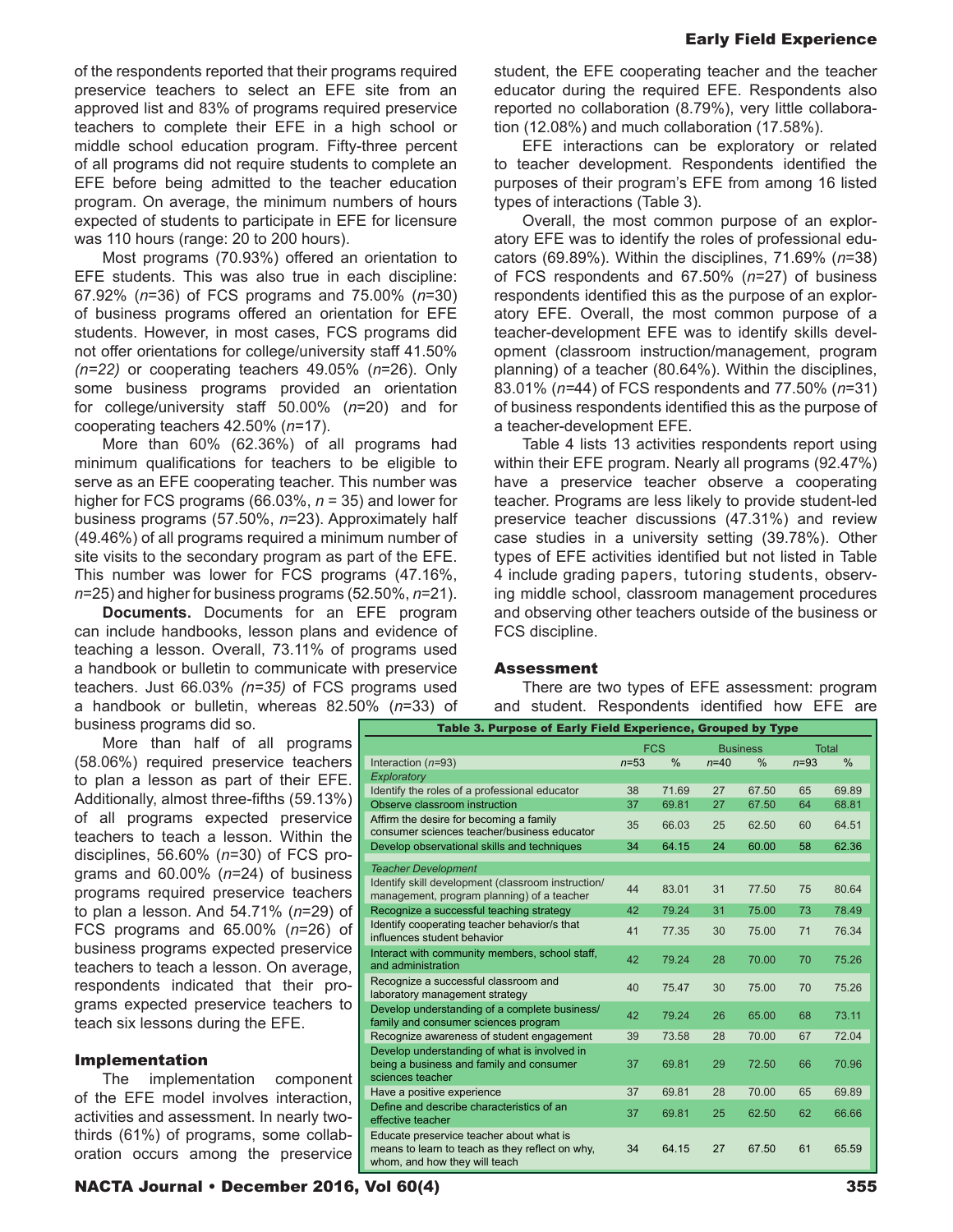# Early Field Experience

documented in their program (Table 5). Nearly all programs document EFE with cooperating teacher signatures (80.64%), preservice student reflection papers (75.26%) and university supervisor's review of documents (73.11%). Additional methods of documentation identified but not listed in Table 5 include discussion with program advisory council, completing an online portfolio, completion of a lesson and having a faculty member observe the preservice student teaching a lesson.

Evaluation of an EFE program can occur at various levels and is important to the continued success of an EFE program. Overall, 78% of respondents reported their EFE program was evaluated, and a departmental review was most common (63.44%) (Table 6).

# Conclusions, Recommendations, and **Implications**

*"The overarching outcome of EFE is the establishment of lifelong learning strategies and skills, which can* 

*be transferred to the student teaching practicum and continued throughout an individual's teaching career"* (Retallick and Miller, 2010, pp. 70–71). The findings of this study indicate that the majority of FCS and business teacher educations programs have quality EFE that are developed using national, state, institutional and professional standards and adhere to the standards of at least one accrediting body. These EFE are usually embedded within a course and occur in a middle or high school setting. Preservice teachers who participate in these EFE often receive an orientation and have access to a handbook or bulletin. A large proportion of FCS and business teacher education EFE programs are designed for similar purposes and use similar activities and assessments.

This study also revealed a few differences between FCS and business teacher education programs in the elements of EFE that were not prevalent among all programs. Stand-alone EFE are less common in FCS (33.96%) than in business (55.00%). Only half of all programs use an approved list of EFE sites for students to select from, yet 62.36% of programs have minimum qualifications for cooperating teachers. Surprisingly, less than half (47%) of programs require that students complete an EFE before being admitted to the teacher education program. Additionally, only three-fifths of programs require preservice teachers to develop a lesson plan and teach a lesson.

| <b>Table 4. Early Field Experience Activities</b>                                                   |          |                               |          |       |              |       |  |  |
|-----------------------------------------------------------------------------------------------------|----------|-------------------------------|----------|-------|--------------|-------|--|--|
|                                                                                                     |          | <b>FCS</b><br><b>Business</b> |          |       | <b>Total</b> |       |  |  |
| Activity $(n=93)$                                                                                   | $n = 53$ | $\%$                          | $n = 40$ | $\%$  | $n=93$       | $\%$  |  |  |
| Preservice teacher observation of cooperating teacher                                               | 50       | 94.33                         | 36       | 90.00 | 86           | 92.47 |  |  |
| Orientation from university faculty on the expectation of EFE                                       | 48       | 90.56                         | 33       | 82.50 | 81           | 87.09 |  |  |
| Observation of student's behavior by preservice teacher                                             | 47       | 88.67                         | 31       | 77.50 | 78           | 83.87 |  |  |
| Develop reflection paper throughout experience<br>(micro-reflections)                               | 45       | 84.90                         | 32       | 80.00 | 77           | 82.79 |  |  |
| Note taking of observations while on EFE                                                            | 44       | 83.01                         | 32       | 80.00 | 76           | 81.72 |  |  |
| Preservice teacher teaching a lesson                                                                | 41       | 77.35                         | 33       | 82.50 | 74           | 79.56 |  |  |
| Observation of student's learning by preservice teacher                                             | 45       | 84.90                         | 27       | 67.50 | 72           | 77.41 |  |  |
| Develop written portfolio documentation of experience                                               | 38       | 71.69                         | 26       | 65.00 | 64           | 68.81 |  |  |
| Compile list of information regarding the EFE program visit                                         | 31       | 58.49                         | 23       | 57.50 | 54           | 58.06 |  |  |
| Interviewing middle/high school students, cooperating<br>teacher, school counselor, principal, etc. | 30       | 56.60                         | 24       | 60.00 | 54           | 58.06 |  |  |
| Observing the supervision of student BPA/DECA/FCCLA<br>projects and activities                      | 32       | 60.37                         | 15       | 37.50 | 47           | 50.53 |  |  |
| Student-led discussion by preservice teacher                                                        | 27       | 50.94                         | 17       | 34.00 | 44           | 47.31 |  |  |
| Review case studies in a university setting                                                         | 23       | 43.39                         | 14       | 35.00 | 37           | 39.78 |  |  |

| <b>Table 5. Assessment of Early Field Experiences</b>                                                                                                                                             |                               |               |        |       |          |       |  |  |
|---------------------------------------------------------------------------------------------------------------------------------------------------------------------------------------------------|-------------------------------|---------------|--------|-------|----------|-------|--|--|
|                                                                                                                                                                                                   | <b>FCS</b><br><b>Business</b> |               |        |       | Total    |       |  |  |
| Documentation (n=93)                                                                                                                                                                              | $n = 53$                      | $\frac{0}{0}$ | $n=40$ | $\%$  | $n = 93$ | $\%$  |  |  |
| Cooperating teacher - certification/signature                                                                                                                                                     | 43                            | 81.13         | 32     | 80.00 | 75       | 80.64 |  |  |
| Preservice student completing a reflective paper<br>on experience                                                                                                                                 | 41                            | 77.35         | 29     | 72.50 | 70       | 75.26 |  |  |
| University supervisor review of documents                                                                                                                                                         | 40                            | 75.47         | 28     | 70.00 | 68       | 73.11 |  |  |
| Journaling of experience                                                                                                                                                                          | 35                            | 66.03         | 27     | 67.50 | 62       | 66.66 |  |  |
| Cooperating teacher evaluation                                                                                                                                                                    | 34                            | 64.15         | 26     | 65.00 | 60       | 64.51 |  |  |
| Development of a portfolio                                                                                                                                                                        | 36                            | 67.92         | 21     | 52.50 | 57       | 61.29 |  |  |
| Seminar for EFE students to discuss and<br>compare experiences as a group                                                                                                                         | 36                            | 67.92         | 18     | 45.00 | 54       | 58.06 |  |  |
| Preservice student completing an observation<br>of the visited business/family and consumer<br>sciences education program (reviewing teaching<br>resources, curriculum, facilities, budget, etc.) | 34                            | 64.15         | 17     | 42.50 | 51       | 54.83 |  |  |
| Collection of key resources and documents                                                                                                                                                         | 33                            | 62.26         | 16     | 40.00 | 49       | 52.68 |  |  |

| <b>Table 6. Level of Early Field Experience Evaluation</b> |          |            |                 |       |        |       |  |  |  |
|------------------------------------------------------------|----------|------------|-----------------|-------|--------|-------|--|--|--|
|                                                            |          | <b>FCS</b> | <b>Business</b> |       |        | Total |  |  |  |
| Level of review (n=93)                                     | $n = 53$ | $\%$       | $n = 40$        | $\%$  | $n=93$ | $\%$  |  |  |  |
| Departmental                                               | 34       | 64.15      | 25              | 62.50 | 59     | 63.44 |  |  |  |
| Accreditation<br>36                                        |          | 67.92      | 22              | 55.00 | 58     | 62.36 |  |  |  |
| <b>State review</b>                                        | 22       | 41.50      | 22              | 55.00 | 44     | 47.31 |  |  |  |
| University                                                 | 25       | 47.16      | 12              | 30.00 | 37     | 39.78 |  |  |  |
| Other levels                                               | 3        | 5.66       | 0               | 0.00  | 3      | 3.22  |  |  |  |

Most business and FCS teacher education EFE programs use a variety of student assessments. The most common student assessments are the university supervisor's review of documents, cooperating teacher signatures and reflective writing. However, FCS and business programs differ in the extent to which they use other assessments. The FCS programs are more likely to use seminars for EFE students to discuss and compare experiences as a group, complete an observation of the visited education program (reviewing teaching resources, curriculum, facilities, budget, etc.) and require a student to collect key resources and documents. There was difference between disciplines in the use of a handbook or bulletin for communication with preservice teachers; business programs (82.50%) use this resource more than FCS programs (66.03%)

While the responses of both business and FCS faculty in this study were relatively similar, but there are some differences between these findings and those from Smalley and Retallick's (2012) study, which focused on agricultural teacher education. Agricultural education programs are more likely to be housed at 1862 land grant

# 356 NACTA Journal • December 2016, Vol 60(4)